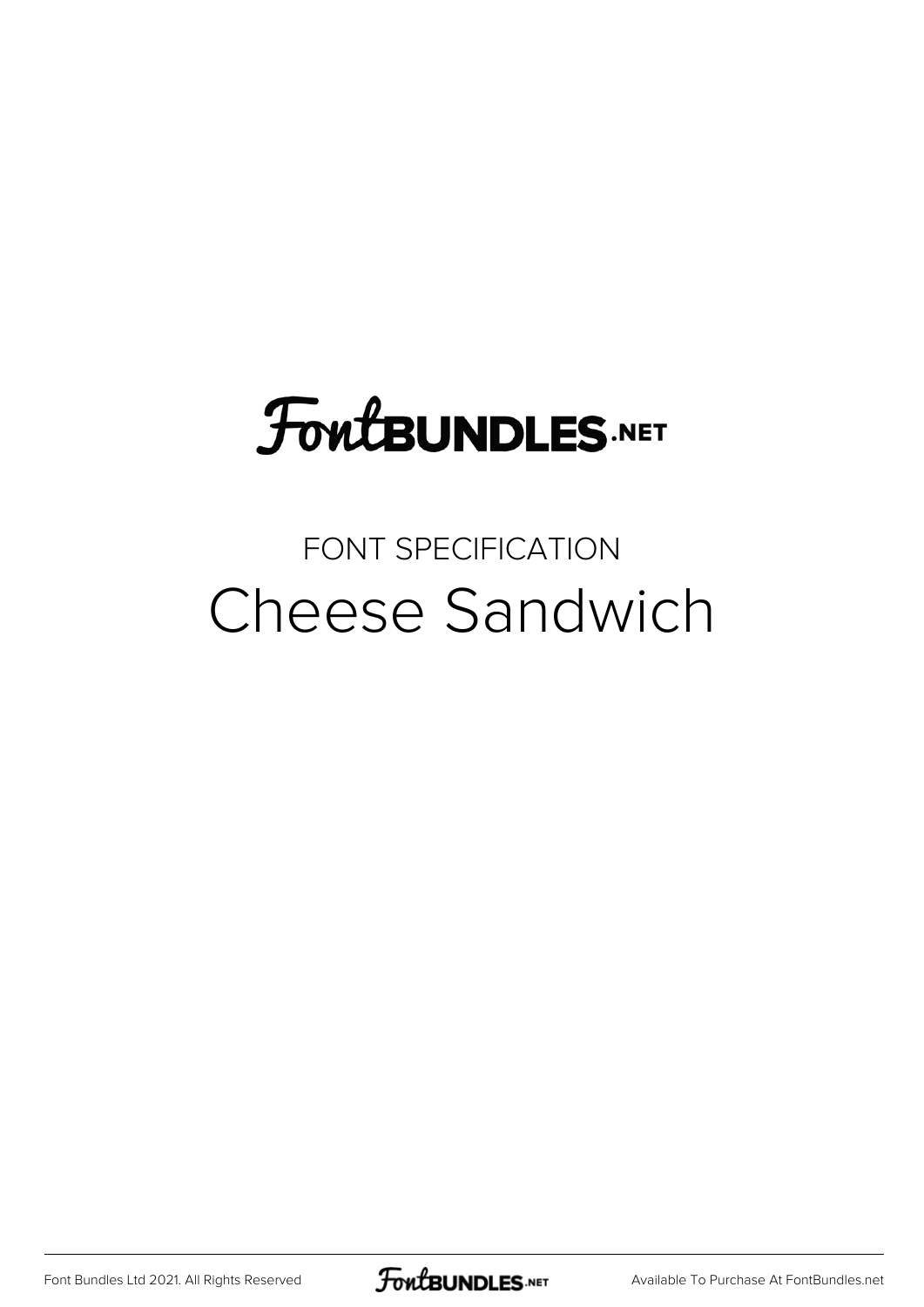### Cheese Sandwich Block - Regular

**Uppercase Characters** 

## **ABCDEFGHIJKLMNOPQRSTUV** WXYZ

Lowercase Characters

# abcdefghijklmnopqrstuvw  $x y z$

**Numbers** 

### 0123456789

Punctuation and Symbols

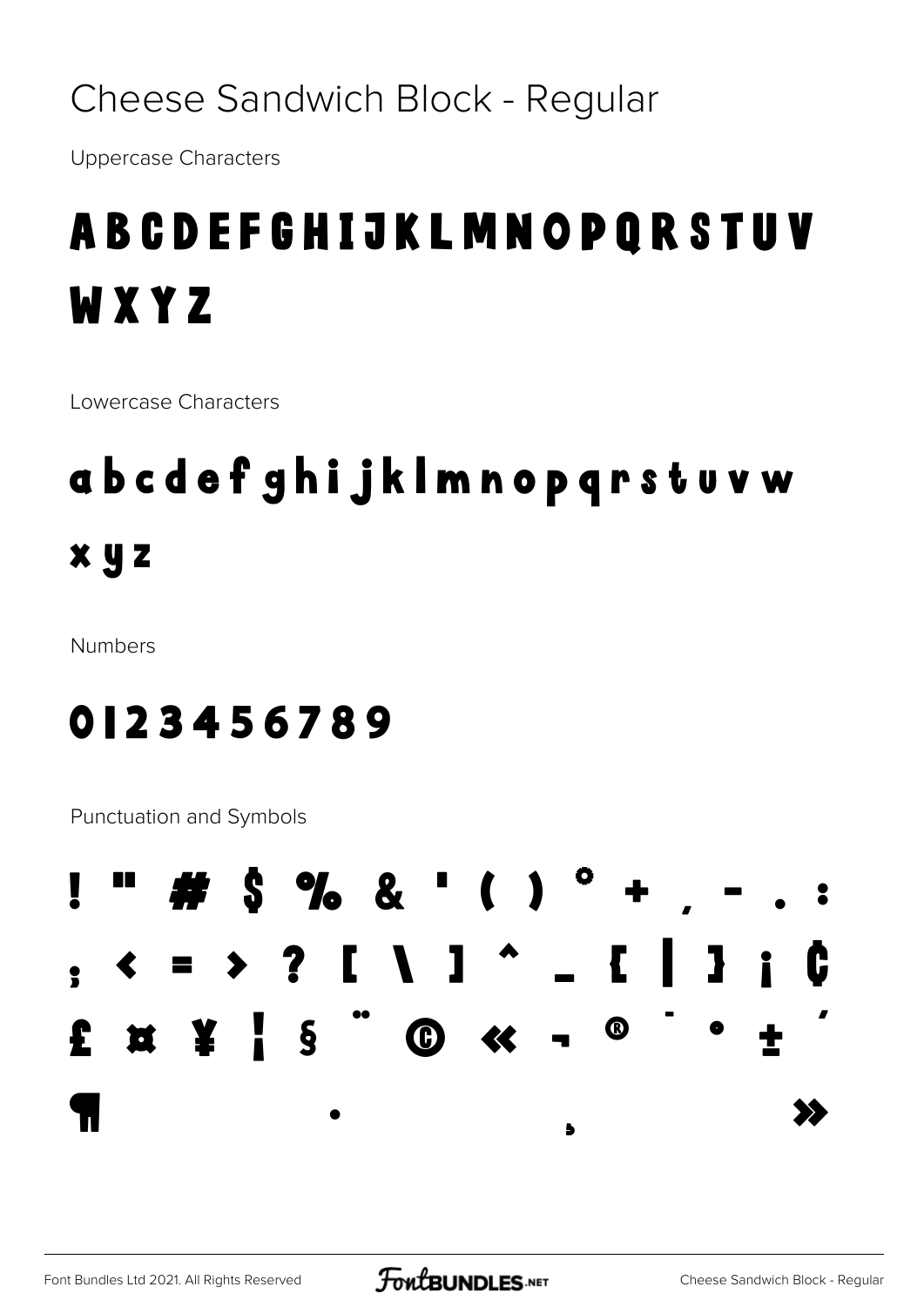All Other Glyphs

|  |  |  | À Á Â Ã Ä À Æ Ç È                                                                                                                                                                               |  |
|--|--|--|-------------------------------------------------------------------------------------------------------------------------------------------------------------------------------------------------|--|
|  |  |  | É È Ë Ì Í Ï Đ Ñ                                                                                                                                                                                 |  |
|  |  |  | $\dot{\mathbf{O}} \quad \dot{\mathbf{O}} \quad \dot{\mathbf{O}} \quad \dot{\mathbf{O}} \quad \ddot{\mathbf{O}} \quad \mathbf{A} \quad \mathbf{B} \quad \dot{\mathbf{U}} \quad \dot{\mathbf{U}}$ |  |
|  |  |  | $\hat{U}$ $\hat{U}$ $\hat{Y}$ $P$ $B$ $\hat{a}$ $\hat{a}$ $\hat{a}$ $\hat{a}$                                                                                                                   |  |
|  |  |  | ä å æ ç è é ë i                                                                                                                                                                                 |  |
|  |  |  | í i ï ð ñ ò ó ô õ                                                                                                                                                                               |  |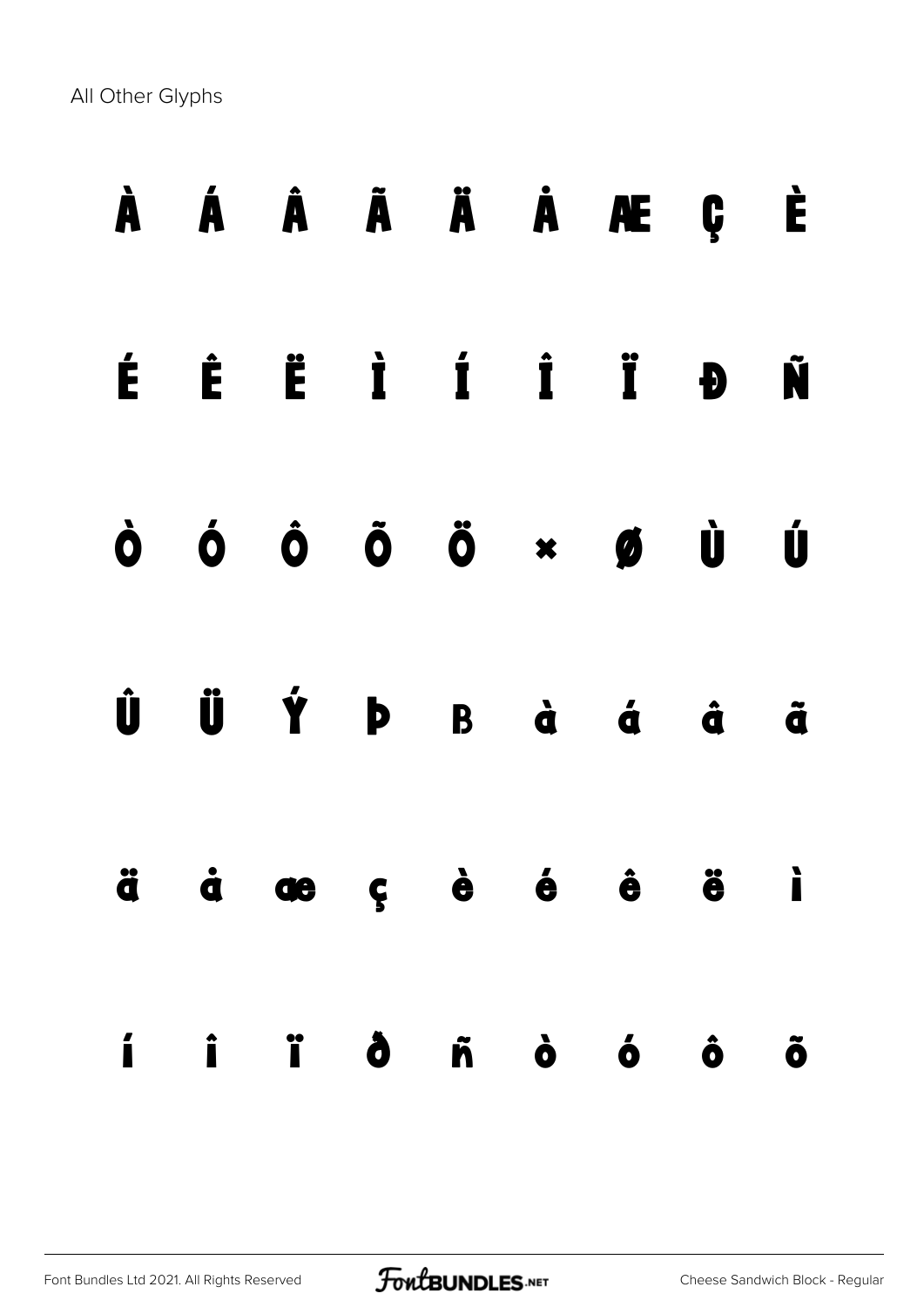|  |  | $\ddot{o}$ $\div$ $\phi$ $\dot{o}$ $\dot{o}$ $\ddot{o}$ $\ddot{o}$ $\ddot{o}$ $\phi$                                                                                                                                                                                                   |  |  |
|--|--|----------------------------------------------------------------------------------------------------------------------------------------------------------------------------------------------------------------------------------------------------------------------------------------|--|--|
|  |  | ÿÀã Ăǎ ặĄ ą Ć ć                                                                                                                                                                                                                                                                        |  |  |
|  |  | $\dot{a}$ $\dot{b}$ $\dot{d}$ $\dot{d}$ $\dot{d}$ $\dot{d}$ $\dot{d}$ $\dot{d}$ $\dot{d}$ $\dot{d}$ $\dot{d}$ $\dot{d}$ $\dot{d}$ $\dot{d}$ $\dot{d}$ $\dot{d}$ $\dot{d}$ $\dot{d}$ $\dot{d}$ $\dot{d}$ $\dot{d}$ $\dot{d}$ $\dot{d}$ $\dot{d}$ $\dot{d}$ $\dot{d}$ $\dot{d}$ $\dot{d$ |  |  |
|  |  | ë Ë ë Ë e Ë ë Ö ğ                                                                                                                                                                                                                                                                      |  |  |
|  |  | $\dot{G}$ $\dot{g}$ $G$ $\dot{g}$ iff in $\dot{I}$ in $\dot{I}$                                                                                                                                                                                                                        |  |  |
|  |  | i Į į İ ı Ķ ķ Ĺ Í                                                                                                                                                                                                                                                                      |  |  |
|  |  | LJ L Ï Ł ł Ń ń Ņ                                                                                                                                                                                                                                                                       |  |  |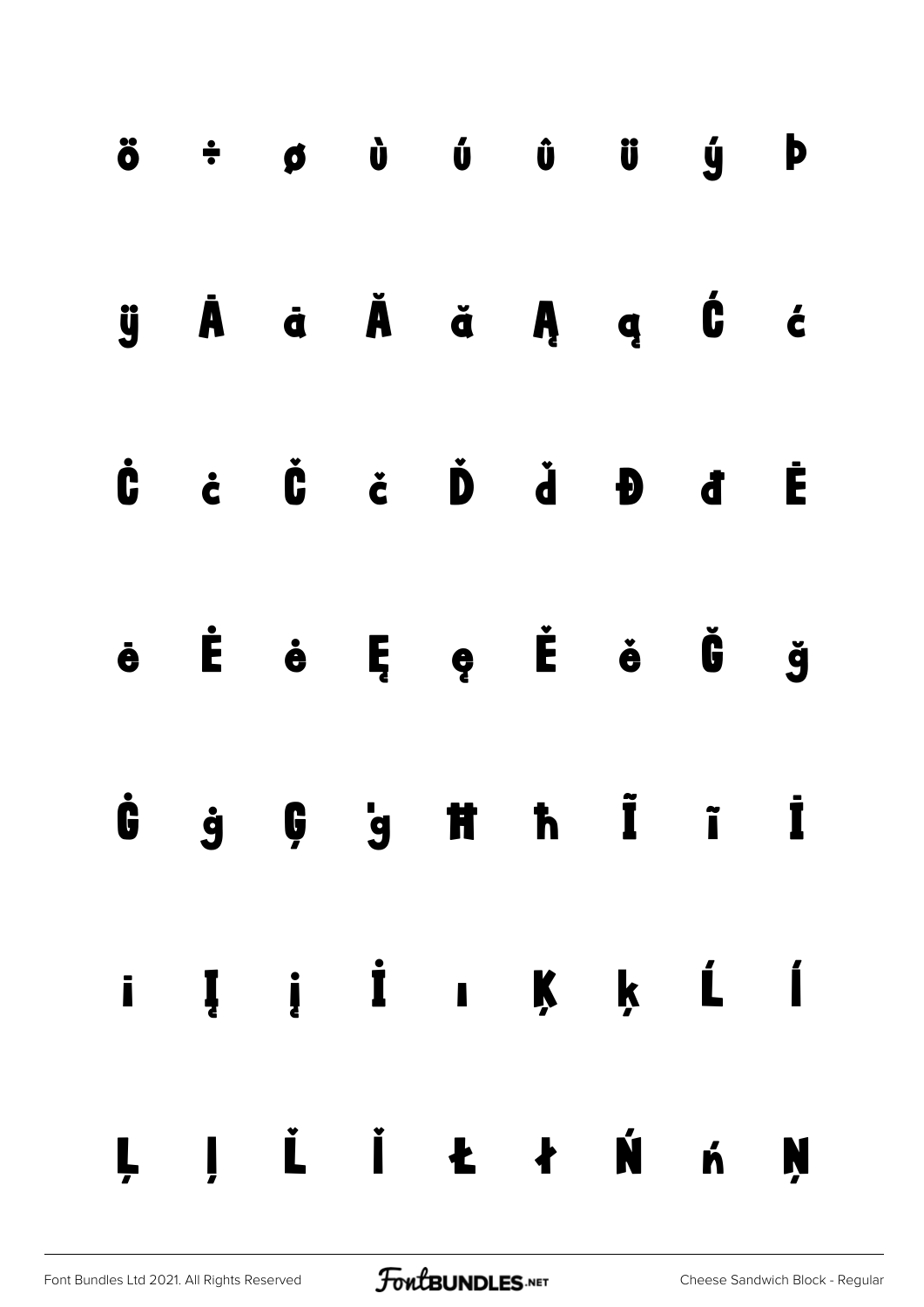| ņ Ň ň Ŋ ŋ Ō ō Ő ő                                                                                                                                                                       |  |  |  |  |
|-----------------------------------------------------------------------------------------------------------------------------------------------------------------------------------------|--|--|--|--|
| OE oe Ŕ ŕ Ŗ ŗ Ř ř Ś                                                                                                                                                                     |  |  |  |  |
| $\dot{s}$ $\qquad$ $\ddot{s}$ $\qquad$ $\ddot{s}$ $\qquad$ $\ddot{r}$ $\qquad$ $\ddot{t}$ $\qquad$ $\ddot{t}$                                                                           |  |  |  |  |
| <b>F</b> t Ũ ũ Ü ü Ü ủ Ű                                                                                                                                                                |  |  |  |  |
|                                                                                                                                                                                         |  |  |  |  |
| źŻż Żž Ż Å ä İ i                                                                                                                                                                        |  |  |  |  |
| $\dot{\mathbf{O}}$ $\dot{\mathbf{o}}$ $\dot{\mathbf{U}}$ $\dot{\mathbf{U}}$ $\dot{\mathbf{U}}$ $\dot{\mathbf{C}}$ $\dot{\mathbf{S}}$ $\dot{\mathbf{S}}$ $\dot{\mathbf{S}}$ $\mathbf{I}$ |  |  |  |  |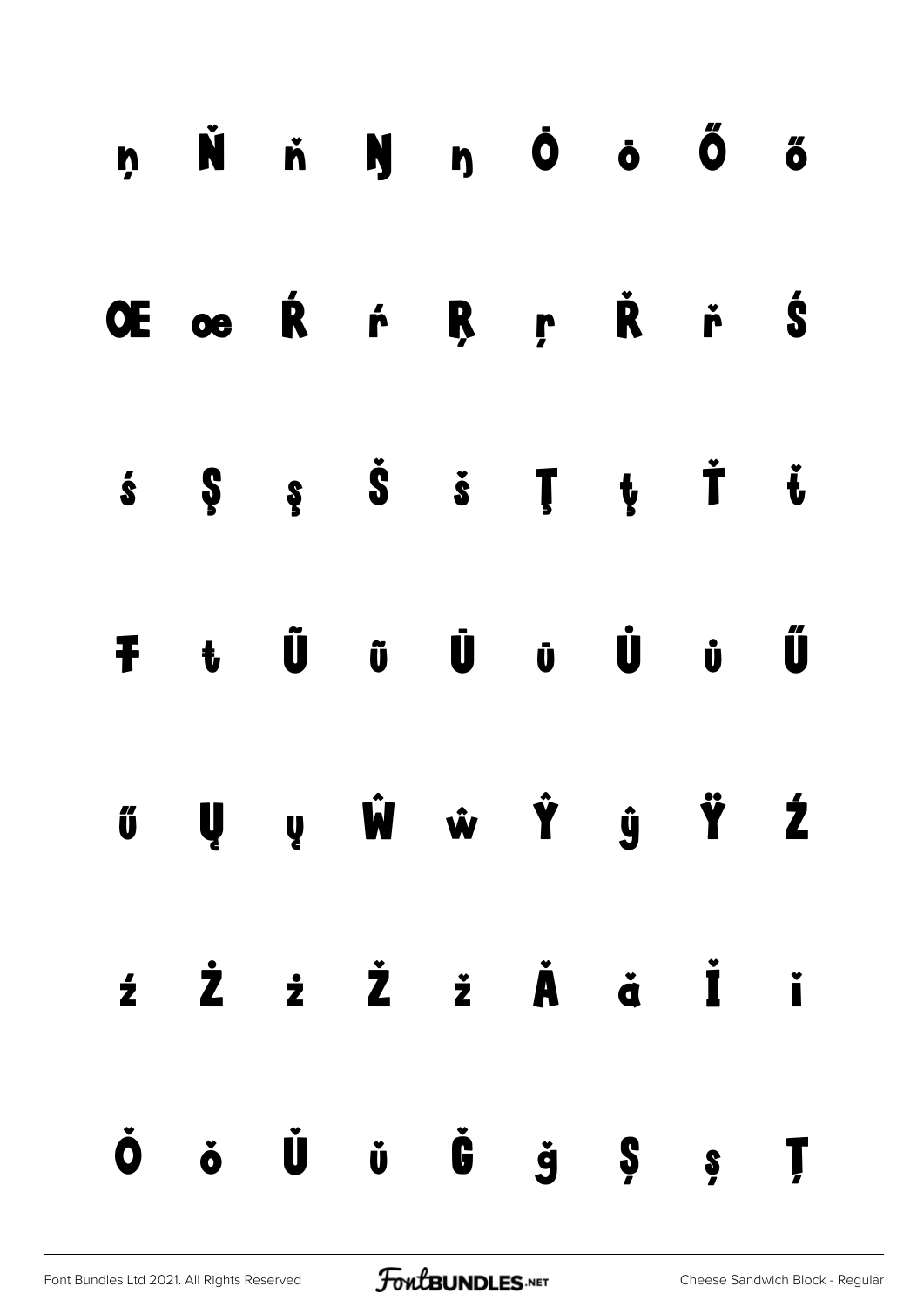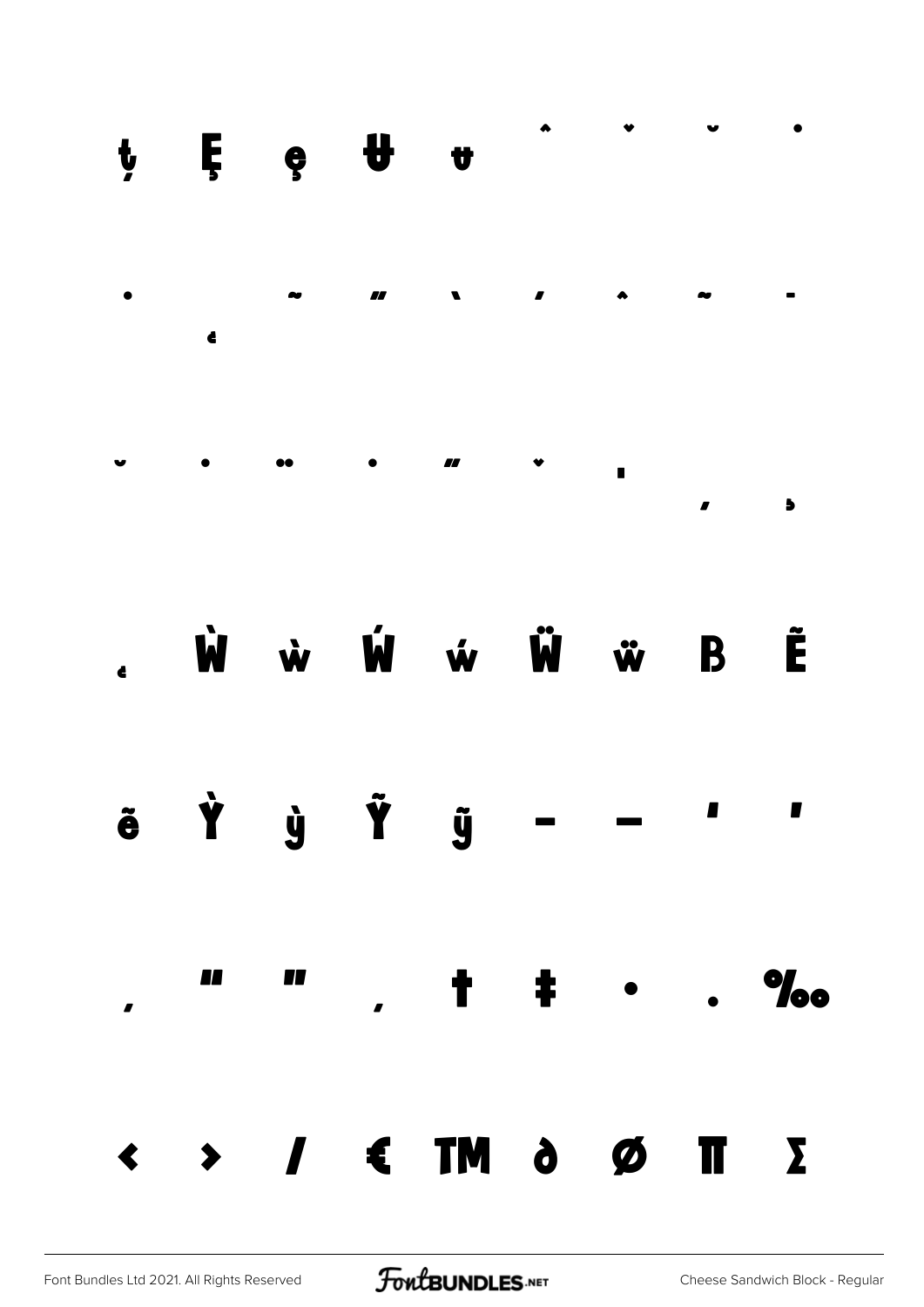|  | $ \sqrt{2}$ $\approx$ $\sqrt{2}$ $\approx$ $\sqrt{2}$ $\approx$ $\sqrt{2}$ $\approx$ $\sqrt{2}$ |  |  |  |
|--|-------------------------------------------------------------------------------------------------|--|--|--|
|  |                                                                                                 |  |  |  |

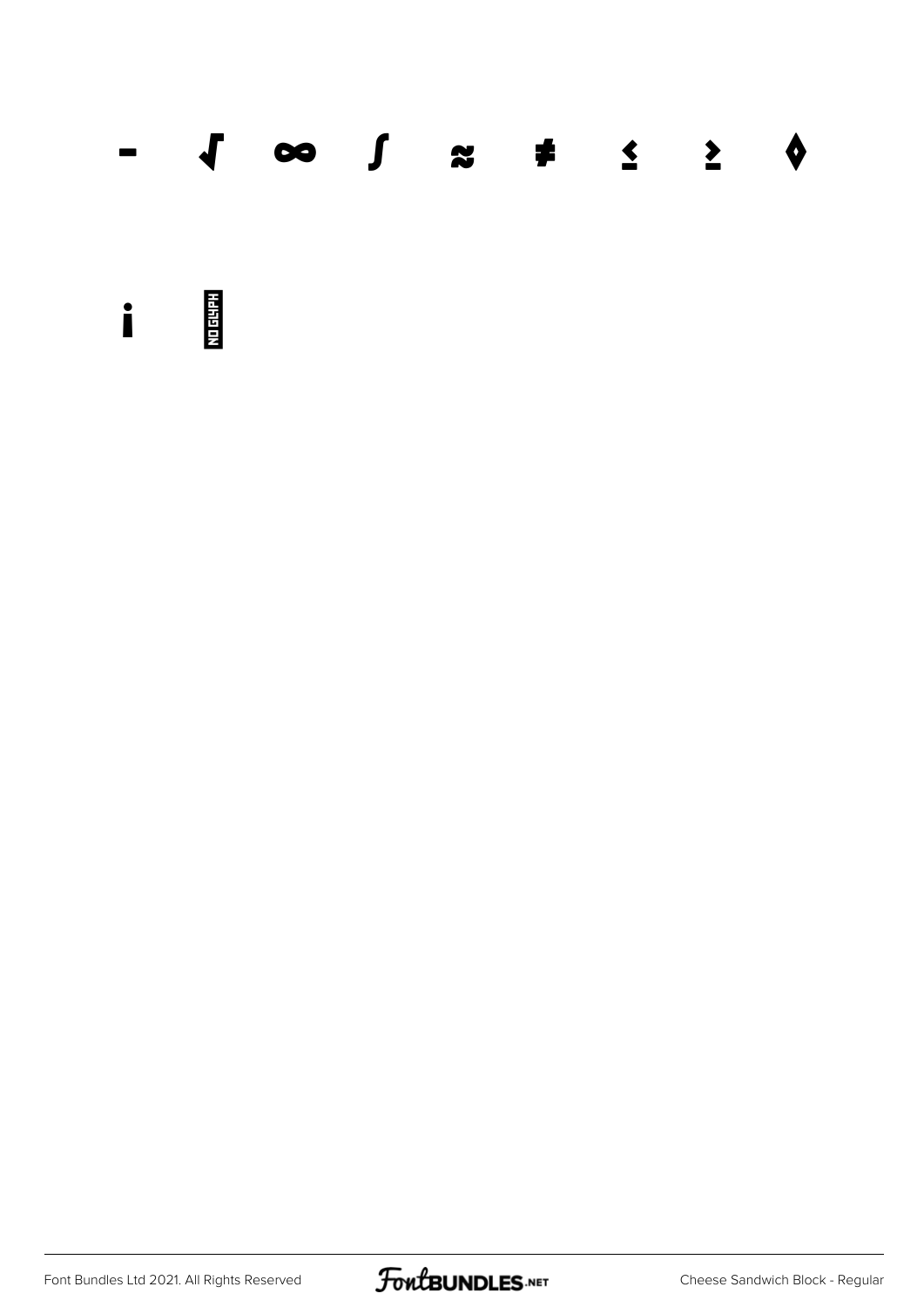### Cheese Sandwich - Regular

**Uppercase Characters** 

### ABCDEFGHIJKLMNOPQRSTUV **MXYZ**

Lowercase Characters

# abcdefghijklmnopgrstuvw  $892$

**Numbers** 

#### 0123456789

Punctuation and Symbols

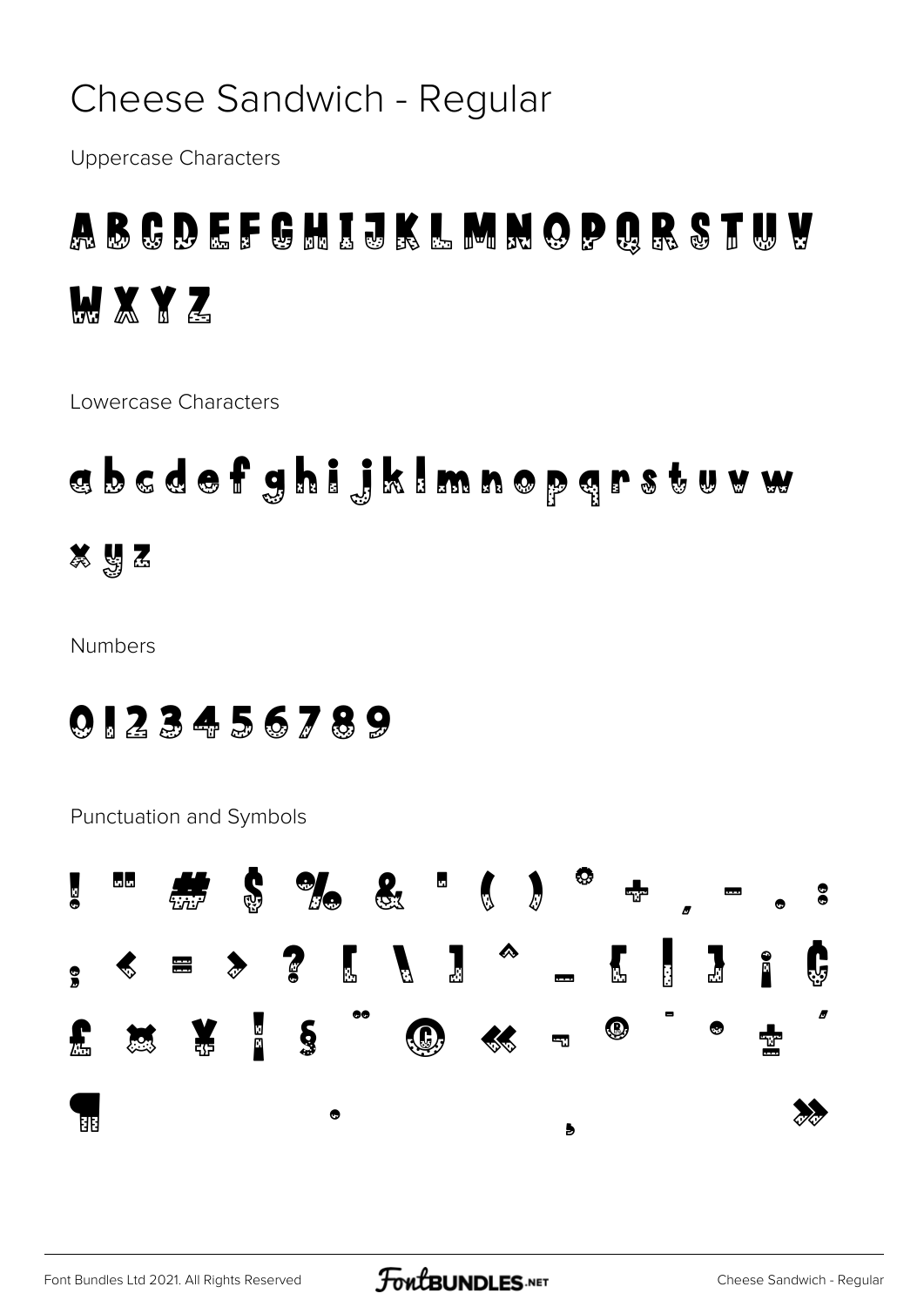All Other Glyphs

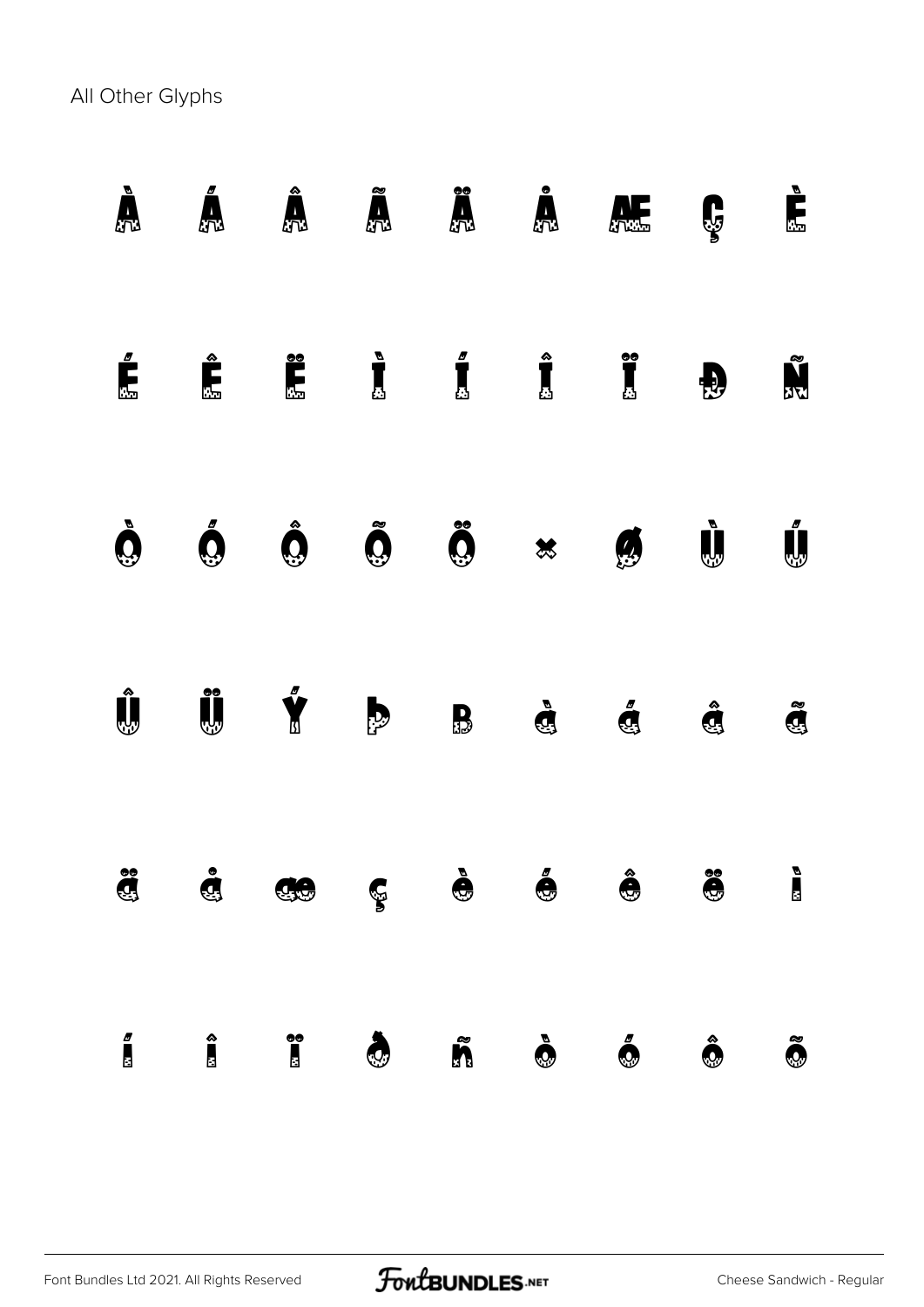| $\ddot{\bullet}$         |                    | Ø                                         | $\mathbf{\tilde{\psi}}$                                     | $\mathbf{U}$       |                  | $\hat{\mathbf{U}}$                                                                                                                                                                                                                                                                                                                                              | ý                         | $\mathbf{b}$                                |
|--------------------------|--------------------|-------------------------------------------|-------------------------------------------------------------|--------------------|------------------|-----------------------------------------------------------------------------------------------------------------------------------------------------------------------------------------------------------------------------------------------------------------------------------------------------------------------------------------------------------------|---------------------------|---------------------------------------------|
| <b>US</b>                | $\bar{\bm{A}}$     |                                           | $\ddot{\mathbf{d}}$ $\ddot{\mathbf{d}}$ $\ddot{\mathbf{d}}$ |                    |                  | $\mathbf{G}$                                                                                                                                                                                                                                                                                                                                                    | Ć                         | $\mathbf{C}$                                |
| Ċ                        | <b>G</b>           | $\check{\mathbf{G}}$ $\check{\mathbf{G}}$ |                                                             | $\bigcup^{\infty}$ | $\sum_{i=1}^{N}$ | $\bigoplus$                                                                                                                                                                                                                                                                                                                                                     | $\mathbf{d}$              | Ė,                                          |
| $\ddot{\mathbf{\Theta}}$ | $\sum_{i=1}^{n}$   | $\bullet$                                 |                                                             |                    |                  | $\sum_{i=1}^{\infty}$                                                                                                                                                                                                                                                                                                                                           | Č.                        | ğ                                           |
| Ċ                        | <b>g</b>           | $\mathbf{Q}$ is the set of $\mathbf{Q}$   |                                                             |                    |                  | $\sum_{i=1}^{n} \frac{1}{i} \sum_{i=1}^{n} \frac{1}{i} \sum_{i=1}^{n} \frac{1}{i} \sum_{i=1}^{n} \frac{1}{i} \sum_{i=1}^{n} \frac{1}{i} \sum_{i=1}^{n} \frac{1}{i} \sum_{i=1}^{n} \frac{1}{i} \sum_{i=1}^{n} \frac{1}{i} \sum_{i=1}^{n} \frac{1}{i} \sum_{i=1}^{n} \frac{1}{i} \sum_{i=1}^{n} \frac{1}{i} \sum_{i=1}^{n} \frac{1}{i} \sum_{i=1}^{n} \frac{1}{i$ | $\sum_{i=1}^{\infty}$     | ÷<br>$\mathbf{r}$                           |
| $\ddot{\phantom{a}}$     |                    |                                           |                                                             |                    |                  | K                                                                                                                                                                                                                                                                                                                                                               | $\int_{-\infty}^{\infty}$ | $\begin{bmatrix} 0 \\ 0 \\ 0 \end{bmatrix}$ |
| Ļ                        | $\frac{1}{\sigma}$ | $\sum_{i=1}^{\infty}$                     | $\sum_{i=1}^{\infty}$                                       | $\frac{1}{2}$      | $\bullet$        |                                                                                                                                                                                                                                                                                                                                                                 | ń                         | Ņ                                           |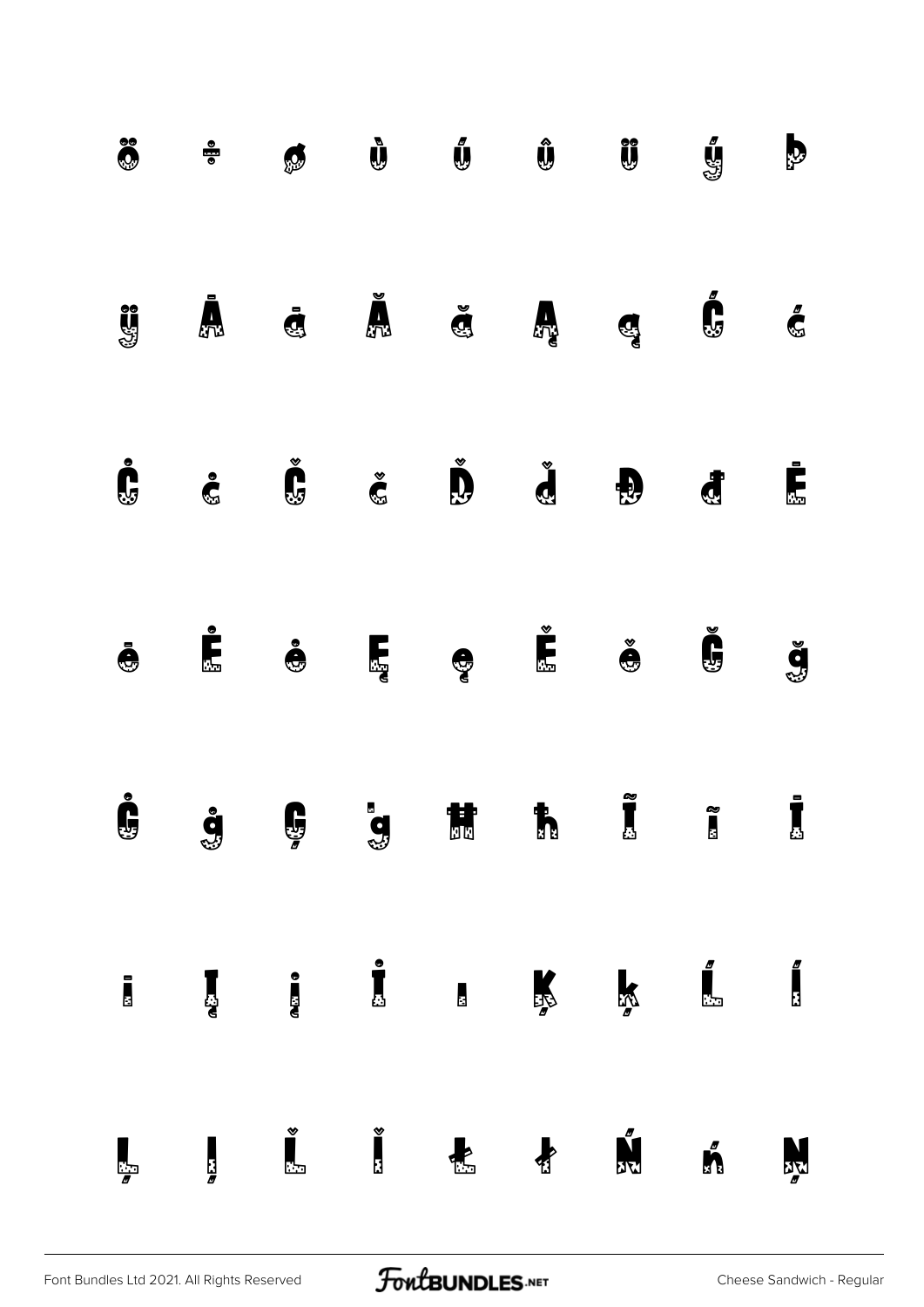| $\sum_{n=1}^{\infty}$ | <b>VERSION</b>          |                                                             | <b>ALC</b>                                                                    |                       | $\ddot{\mathbf{Q}}$  | $\ddot{\mathbf{O}}$   | Ő                     | $\ddot{\mathbf{0}}$          |
|-----------------------|-------------------------|-------------------------------------------------------------|-------------------------------------------------------------------------------|-----------------------|----------------------|-----------------------|-----------------------|------------------------------|
| <b>QL</b>             | <b>OCH</b>              | $\begin{matrix} \bullet \\ \bullet \\ \bullet \end{matrix}$ |                                                                               | R                     | $\sum_{\sigma}$      | $\sum_{i=1}^{\infty}$ | $\sum_{i=1}^{\infty}$ | é.                           |
| Ś                     | <b>S</b>                |                                                             | $\tilde{\mathbf{S}}$ $\tilde{\mathbf{S}}$ $\tilde{\mathbf{S}}$                |                       | $\mathbf{J}$         | $\mathbf{y}$          | $\frac{8}{3}$         | Ů                            |
| Ŧ                     | $\ddagger$              | Ũ                                                           | Ũ                                                                             | Ū,                    | $\mathbf{\bar{U}}$   | Ů,                    | Ů                     | J,                           |
|                       |                         |                                                             | y My My Y                                                                     |                       |                      | $\mathbf{C}$          |                       | $\mathbf{Z}$<br>$\mathbf{Z}$ |
| $\frac{1}{2}$         | $\mathbf{\mathring{Z}}$ |                                                             | $\mathbf{z}$ $\mathbf{z}$ $\mathbf{z}$ $\mathbf{w}$ $\mathbf{z}$ $\mathbf{z}$ |                       |                      |                       |                       | $\frac{1}{2}$                |
| $\check{\mathbf{Q}}$  | $\bullet$               | $\mathring{\mathbf{U}}$                                     | $\check{\mathbf{y}}$                                                          | $\sum_{i=1}^{\infty}$ | $\check{\mathbf{g}}$ | $\mathbf{S}$          | $\frac{S}{g}$         | Ţ                            |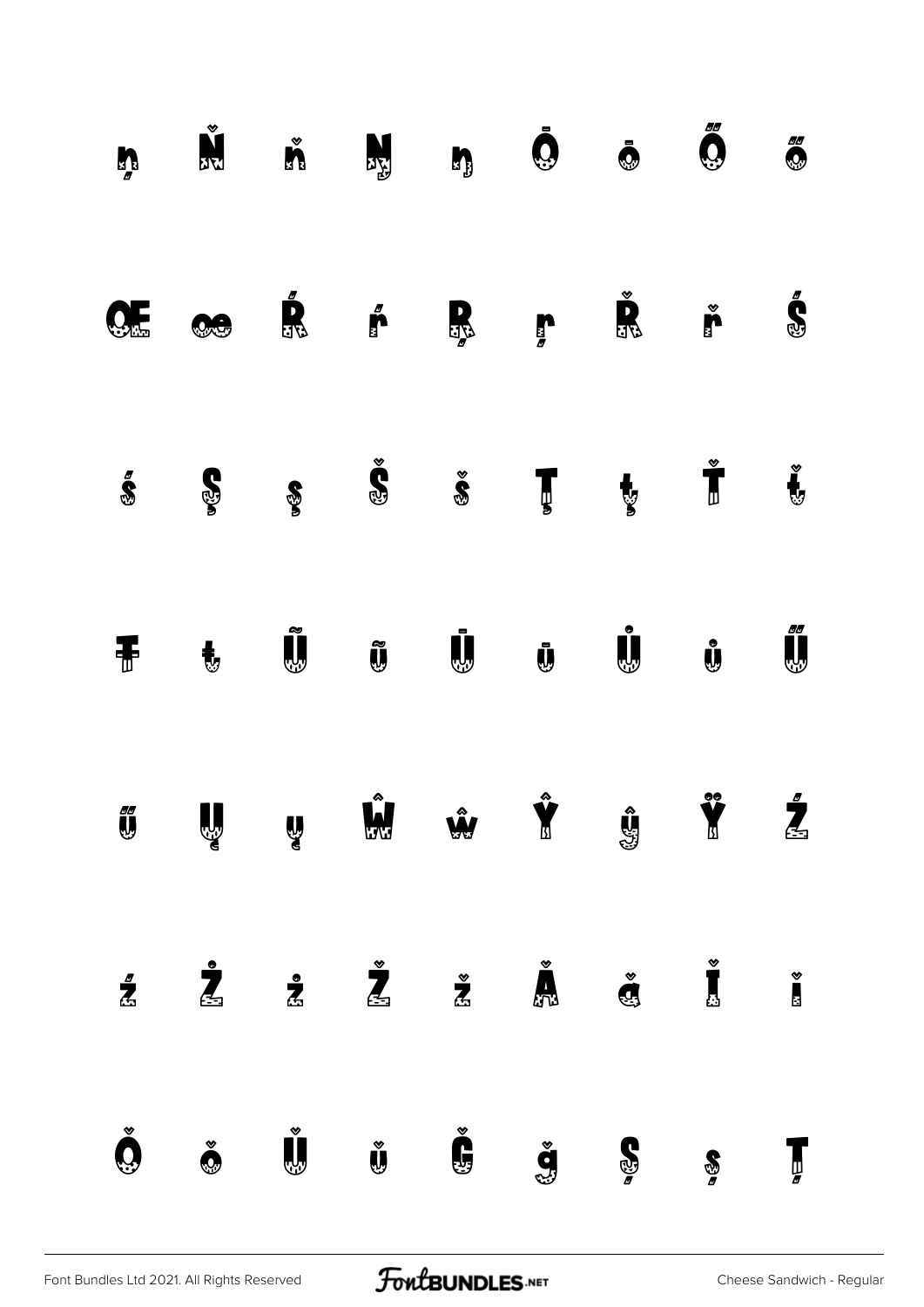| $\mathbf{y}$         | Ę                    | $\mathbb{C}$ |                      | Ŵ             |                     | ❤                        | v              | ٠                     |
|----------------------|----------------------|--------------|----------------------|---------------|---------------------|--------------------------|----------------|-----------------------|
| $\bullet$            | $\blacktriangleleft$ | ∞            | 86                   | Ø             | $\pmb{\mathcal{B}}$ | $\pmb{\hat{\infty}}$     | ∞              | Ξ                     |
| ಀ                    | ۰                    | 66           | $\bullet$            | 66            | ❤                   | $\blacksquare$           | Ø              | $\blacktriangleright$ |
| $\blacktriangleleft$ | <b>W</b>             | Ŵ            | Ú.                   | Ŵ             | Ŵ                   | $\mathbf{r}$             | $\mathbf{B}$   | <u>person</u>         |
| $\tilde{\bullet}$    | $\sum_{\alpha}$      | $\mathbf{g}$ | $\tilde{\mathbf{Y}}$ | <b>CG</b>     | $\blacksquare$      | $\overline{\phantom{a}}$ | $\blacksquare$ | $\blacksquare$        |
| $\pmb{\sigma}$       | 66                   | $\Box$       | $\blacksquare$       | $\frac{1}{2}$ |                     | $\bullet$                |                | $\partial f_{\Theta}$ |
| $\clubsuit$          | $\sum_{i=1}^{n}$     |              |                      | A STIME & B   |                     |                          |                | $\frac{1}{2}$         |